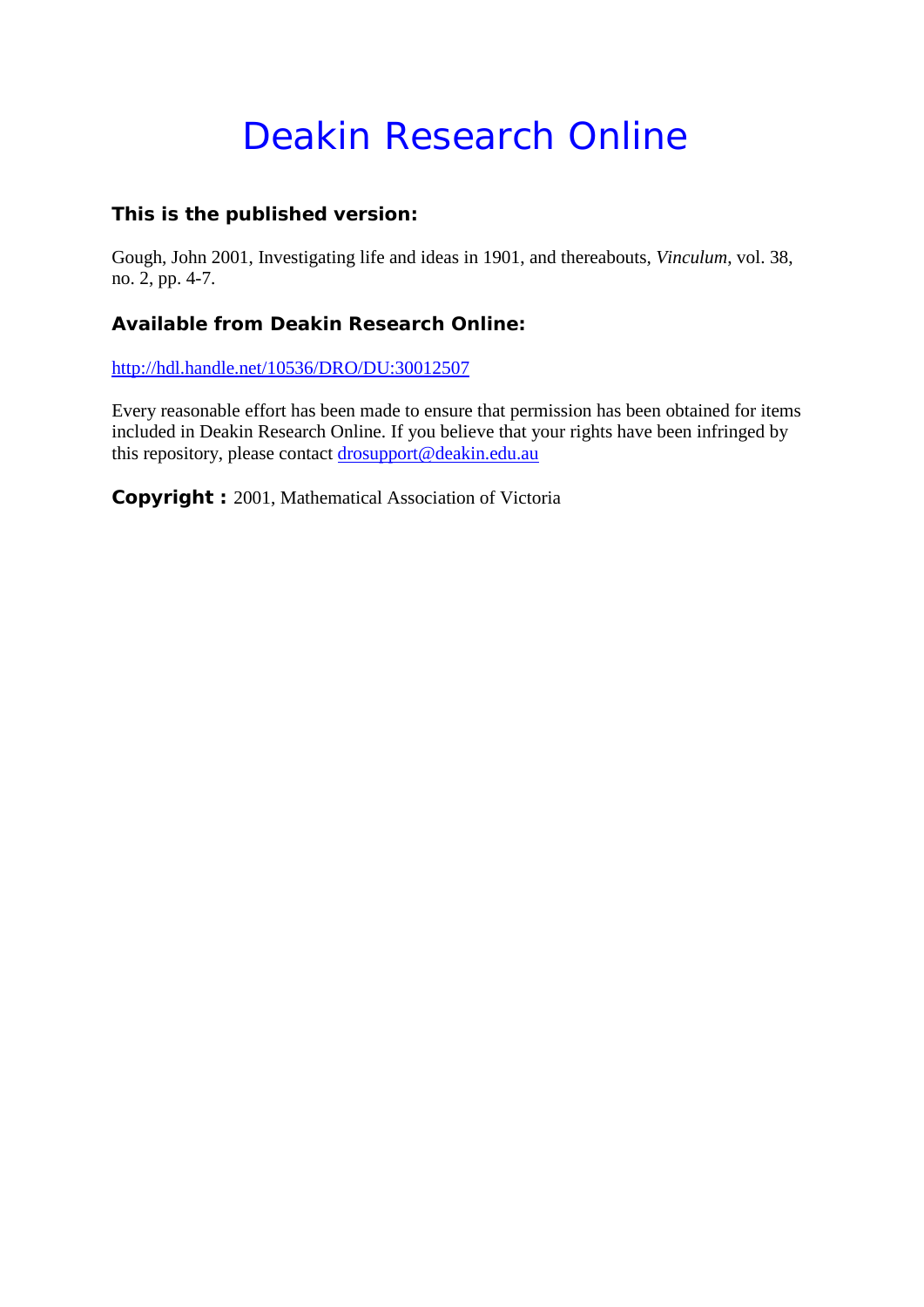# **Investigating Life and Ideas in 1901, and Thereabouts**

John Gough - Deakin University **jugh@deakin.edu.au**

Are you looking for ways of building mathematics investigations around the 1901 Federation of colonies? Check the examples provided in the yellow-pages insert in *Common Denominator* (MAV Newsletter No. 174, May 2001). It is also helpful to look more widely. Here are some suggestions for stimulus topics, first focussing on Australian matters, and then casting a glance at the larger world. Globalisation, in the age of the steamship and telegraph was as much an issue then, as now. Mathematics? Consider timelines, units, costs, and anything else that needs to be quantified, measured, plotted, mapped, diagrammed, and so on.

## **Australia, 1901 .. Federation, History and Mathematics?**

• In 1901 the Commonwealth of Australia was formed from the federation of six former British colonies and one former British colonial territory, uniting the continental mainland of Australia with the island of Tasmania, and other smaller islands included in other colony/state/territory regions. Where's the mathematics in that?

This was, apart from anything else, the mathematical beginning of the new Twentieth century. Why? Wasn't 1900 the start of the new century? If it was, where did we start counting? Where was the zero, or 0 A.D.?

Consider some of the following Australian facts from 1901.

- On 30 January, following the lead of New South Wales, Victoria began to pay a State government age-pension of 1 shilling (10 cents) per day, to Victorians aged 65 or older who had been resident in Victoria for 20 years or more. On the first day of this new pension, in Melbourne, 119 men and 77 women queued at the Melbourne City Court to register for the pension.
- In March 1901 Henry Lawson published a new collection of short stories about bush people, *loe*

*mlson and His Mates.* The American short story writer O. Henry had barely begun his career, and du Maupassant, in France, had died. A.B. 'Banjo' Paterson had published 'Clancy of the Overflow' in December 1889, 'Waltzing Matilda' in April 1895, and his book including 'The Man From Snowy River' appeared in October 1895. Lawson's first poems, as a seventeen year-old, had appeared in The Bulletin (which itself first appeared in February 1880, Australia's first centenary year!) in December 1887, with his first short story appearing in December 1888, with his first book of stories and verse appearing in 1894, when Australia was first established with three time-zones.

- At about the same time as this Australian literary blossoming, the 'Heidelberg' school of Australian Impressionists first camped in the bush near Melbourne, at Eaglemont, and Heidelberg, in 1888: Charles Condor, Arthur Streeton, and Frederic McCubbin.
- In September 1901 Miles Franklin, a 22-year-old woman, published her first novel My *Brilliant Career,* concealing her identify behind the male pen-name. Henry Lawson encouraged the publishers to accept the book, and suspected the author was a woman.
- The Australian publishing firm Angus and Robertson published its first book in 1888, the same year that mechanical shears were first used for sheep shearing.
- The Australian Federation was proclaimed at Sydney's Centenniel Park on 1 January 1901, but the first sitting of the Commonwealth government occurred on 10 May 1901, in Melbourne, in the Exhibition Building. Princess Victoria, wife of the Duke of Cornwall and York who opened the national parliament, was still dressed in mourning for Queen Victoria who had died earlier in the year.
- On 12 June 1901, near Wilmansrust, a camp of the Victorian Mounted Rifles was attacked by a Boer

·1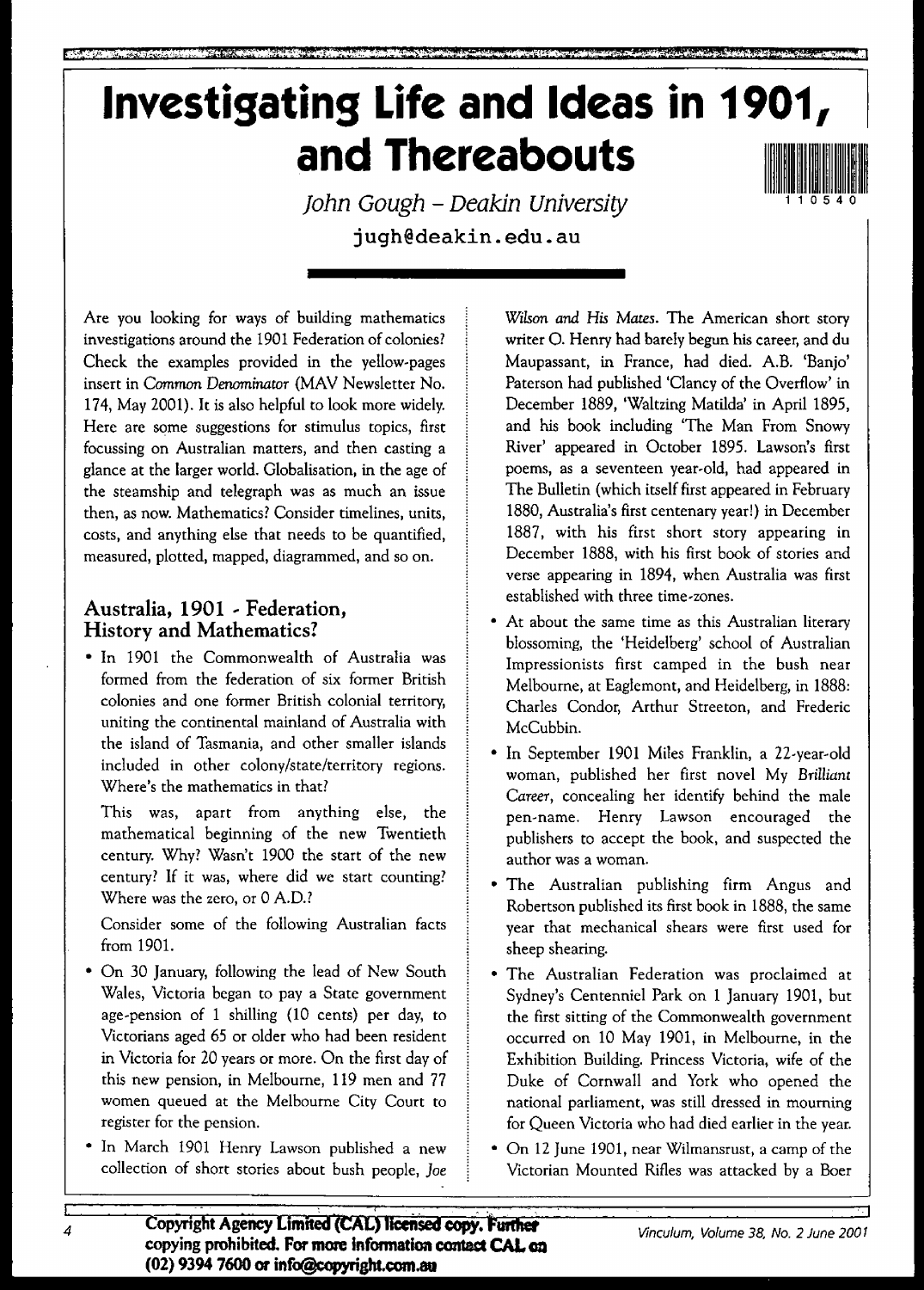force, during the Second Boer War in South Africa. (Harry 'Breaker' Morant, a member of a counterguerrilla semi-regular Australian force of volunteers, was executed for alleged atrocities in 1902).

- The separate Presbyterian churches of the former colonies joined into a national church on 25 July 1901. The Methodist churches followed suit shortly after.
- A competition to design a new flag for Australia was jointly won, on 4 September, by five designers, with ideas from all the winners being incorporated into the final single design we have today: a navy-blue (or crimson) jack, quartered, with the Union Jack of Great Britain in the top-left quarter, the Southern Cross, and the Commonwealth Star with six points for the six new states, and former colonies. Altogether 32 823 entries were submitted, and exhibited at the Exhibition Building in Melbourne. Prize money was contributed by the Havelock Tobacco Company (50 pounds), the Commonwealth government (75 pounds) and the *Review of Reviews* newspaper (75 pounds).
- Federal parliament in November 1901 debated the ramifications of a bill to pass control of British New Guinea to Australia. (The north-eastern part of New Guinea, and nearby islands were part of German New Guinea, while the west of the island was part of the Dutch East Indies.) This was to be an 'appendage territory, overseen by the Department of Foreign Affairs' and not a full territory in its own right, and would not become a state of the commonwealth.
- William Farrer, on the last day of 1901, named a new strain of rust-proof wheat 'Federation', to commemorate the new nation.
- A fair-ground silent-movie machine, the Kinetoscope, was introduced to Australia, allowing one person to view a moving picture on a film-loop. However Australia's first feature film, and one of the world's first films with a story, had been shown in Melbourne in September 1900. The Salvation Army made the film on a tennis court in Melbourne, using painted backdrops for scenery. The film, 'Soldiers of the Cross', was about early Christians matyred by Romans. It included thirteen (silent) moving-film sections as well as 200 lantern slides, and a lecture from Salvation Army Commandant Herbert Booth.
- Extensive parliamentary debate considered a 'White Australia Bill", to prevent the immigration of Asians and other non-'whites' from Australia.

Meanwhile Australia's nett immigration for 1901 was 2857 people.

- Women in New South Wales were allowed to vote in 1902, several years after the pioneering electoral rights gained by South Australian women in 1894. This followed the 23 April 1902 Commonwealth Franchise Bill giving women voting rights in federal elections.
- In the preceding leap year, 1900, pre-federation Australians had competed at the Olympic Games in Paris, winning a total of six medals for swimming (in the River Seine), archery and athletics, including the 200 metres obstacle race which involved alternatively climbing over and swimming under boats in the river. Eighteen other countries competed at the games.
- Prior to the formal act of federation, elections in the colonies had paved the way, by approving the joining together of independent colonies into one federated nation. Queensland voted in favour of federation in September 1899, after the third Federal Convention finally approved a national constitution in March 1898. Western Australia was the last colony to agree to join, after holding a referendum, in September 1900. In the same month Queen Victoria royally assented to the decision to federate.
- The decision to place the proposed federal capital city inside NSW:at least 100 miles from Sydney,was made in February 1899, although the final decision to make the permanent capital at Canberra, and to use the existing location's name 'Canberra', was not made until early in March 1913. Alternative names proposed included Shakespeare, Sydmeladlperbrisho, Pacifica, Austral, Myola, Thirsryville, Coo-ee, and ]umbuck City.
- Telephones, phonographs, electric light, gas stoves, telegrams, electric trams and other modern technology had been established considerably before 1901.
- The problem of 'engaged' phone lines was discussed by the Postal Department in Sydney in September 1899, and the Post-Master General proposed timed telephone calls, with a threeminute limit to prevent people 'carrying on frivolous conversations'.
- Natural gas was discovered at Roma, in Queensland, while prospectors were drilling for water. Engineers proposed effective ways of removing the gas and rendering the water fit for human consumption.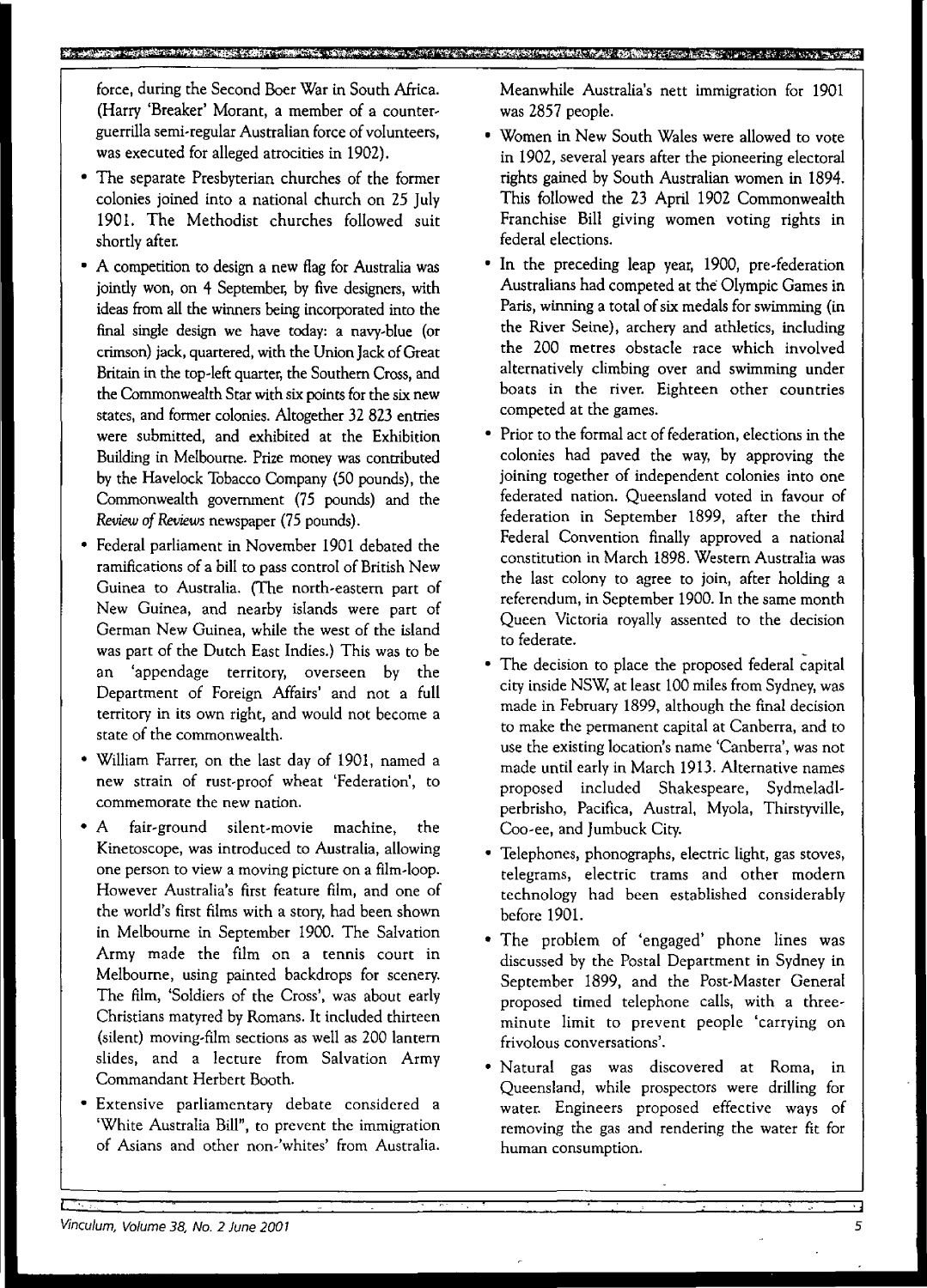- The first steam car drove from Bathurst, in NSW, to Melbourne, in May 1900. Melbourne's system of sewers was established in February 1898, shortly after the goldrush to Kalgoorlie, in Western Austraia.
- Daisy Bates was investigating reports of human rights abuses against Aborigines in northern Western Australia in September 1899.
- In January 1900 bubonic plague struck the wharves district of Sydney.
- As Australian soldiers were returning South Africa, in August 1900, sailors on HMS Protector, a South Australian naval vessel, were leaving to join European forces fighting against the Boxer Rebellion in China, including a force from HMS Walleroo, a NSW navy ship.

### **... and in the wider world**

What happened in 1901? It is easy to list mere trivia. But important events deserve to be recalled, and located meaningfully in their correct historical setting. I have checked Bernard Grun *The Timetables of History* [based on Werner Stein *KulturfahrpIan* 1946] Simon and Schuster, New York, 1975; third edition 1991. Apart from Australia's entry, under the heading of History and Politics, which mentions Edmund Barton as the first prime minister of the new Commonwealth of Australia, you may be interested in some of the following events.

- Queen Victoria dies, and is succeeded by Edward VII - hence Australia began in the Edwardian period.
- The Second Beer War continues, with the Boers starting a guerrilla campaign. (Incidentally, Mafeking had been relieved in 1900, leaping Baden-Powell into international prominence, which later evolved into the Scouting Movement. Harry 'Breaker' Morant was executed by the British Army in 1902.) This Boer war led to the invention of terms such as 'commando' and 'concentration camp'.
- Henri Dunant, Swiss founder or the International Red Cross, receives the Nobel Peace Prize, shared with Frenchman Frederic Passy.
- A Treaty is signed authorising the building of the Panama Canal, under USA supervision.
- The Boxer uprisings in China end with the Peace of Peking.
- Rachmaninoff writes his Piano Concerto No. 2
- Henri Toulouse-Lautrec dies.
- Picasso is in his 'Blue Period', painting in Paris in great poverty.
- Ragtime jazz develops in USA (led by Black American composer Scott [oplin), replacing the previously popular Cakewalk style of 'jazz',
- Marconi makes the first trans-Atlantic radio transmission, transmitting from Cornwall to Newfoundland.
- Max Planck publishes 'Laws of Radiation', having proposed his Quantum Theory of energy in 1900.
- Wilhelm Mavbach, technical director at Daimler works, constructs the first Mercedes car.
- The first motor driven bicycles are developed.
- Adrenalin is isolated as a biochemical, the first hormone to be processed in this way.
- Wilhelm Roentgen, discoverer of X-rays (in 1895), receives the Nobel Prize for Physics.
- WaIter Hermann Nernst (of Germany) postulates the Third Law of Thermodynamics (and this later wins the Nobel Prize for Chemistry in 1920): actually some of the reference books I have looked at are confused about just what the Third Law is, and whether it is something to do with Absolute Zero, discovered or postulated by Lord Kelvin in 1851. Hans Ohanian *Physics* (Norton, New York, 1985, pp 524·525) says that Nernst's Third Law is that the entropy (thermodynamic organisation) of a system at absolute zero is a universal constant (independent of all the macroscopic parameters describing the system), which may be set to zero, that is, at absolute zero the entropy is zero; and in an alternative formulation of the Third Law, the absolute zero of temperature is unattainable. (Incidentally, the Second Law, formulated by Kelvin and Planck, is that there is no such thing as a free lunch, while the First Law is equivalent to the Law of Conservation of Energy.)
- The Trans-Siberian railway reaches Port Arthur on the Pacific Coast, after Russia had occupied this Chinese territory in 1897. (The war between Russia and Japan began in 1904. Japan wonl)
- Cuba is made a protectorate of the USA, having been a Spanish colony, but ceded to USA, along with the Philippines, Guam and Puerto Rico after Spain was defeated in the war of 1898.
- Rudyard Kipling writes his Indian novel *Kim.*

. , **<sup>0</sup> .:**

- Japan seeks concessions in Korea, but negotiations failed. (The king of Korea had proclaimed himself emperor in 1897.)
- Negotiations for a treaty between Britain and

6